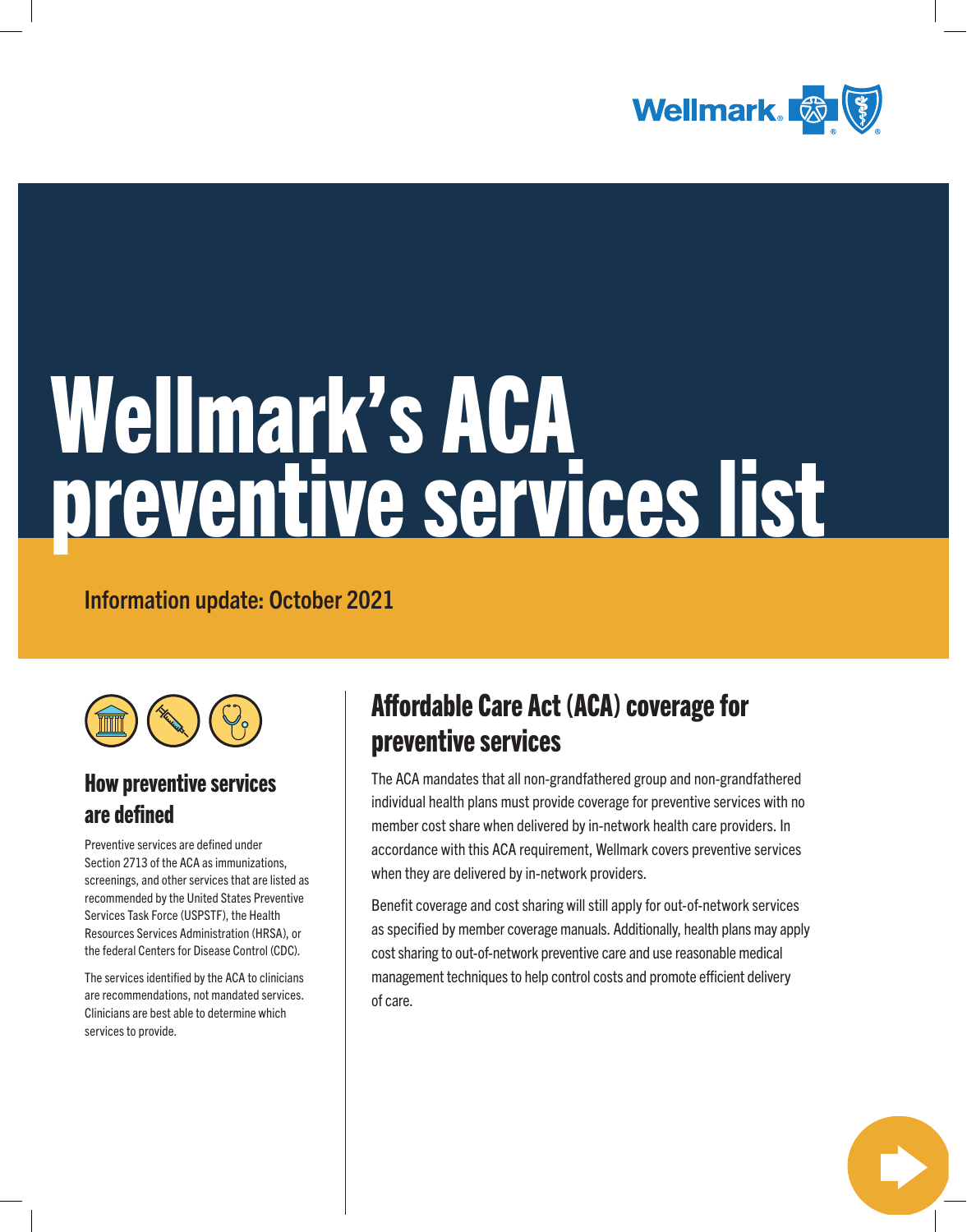### Preventive services covered under the ACA

This list is not all-inclusive, and benefits are not guaranteed. It outlines benefits with zero cost share. All information is dependent upon the terms of your coverage. Please refer to your coverage manual for information about your benefits. This document was last updated in October 2021 and will be updated periodically. Information is subject to change.

#### ADULTS

- Abnormal blood glucose and Type 2 diabetes mellitus screening as part of a cardiovascular risk assessment for patients, aged 40 to 70, who are overweight or obese
- Annual wellness examination
- Aspirin for the prevention of cardiovascular disease in men and women of certain ages (prescription required)
- Cardiovascular disease risk assessment for men and women ages 40 to 75 years old (total cholesterol, LDL-C and HDL-C; or lipid panel)
- Colorectal cancer screening and bowel preparation medicine
- Depression screening
- Healthy diet and physical activity counseling for cardiovascular disease prevention in adults with cardiovascular risk factors
- Hepatitis B screening: in persons at high risk for infections
- Hepatitis C screening: Asymptomatic adolescents and adults (including pregnant persons) without known liver disease
- High blood-pressure screening,[\\*](#page-1-0) including obtaining measurements outside the clinical setting, to include ambulatory blood pressure monitoring and home blood pressure monitoring before starting treatment
- HIV PrEP evaluation, including pre-initiation and periodic laboratory tests, for adolescents and adults who are at high risk of acquiring HIV
- HIV screening: for all adults through age 65 and older adults who are at increased risk
- Immunizations: COVID-19; Diphtheria, Tetanus, Pertussis; Haemophilus influenza type b; Hepatitis A; Hepatitis B; Herpes Zoster (age 50 and older); Human Papillomavirus; Influenza (Flu Shot); Measles, Mumps, Rubella; Meningococcal; Pneumococcal; Varicella (as recommended by the Advisory Committee on Immunization Practices of the Centers for Disease Control and Prevention (CDC) on the CDC Immunization Schedules)
- Low to moderate dose statins (generic only) for men and women ages 40 through 75 years old for the prevention of cardiovascular disease events and mortality (prescription required)
- Lung cancer screening annual computed tomography (CT) scan for at risk adults age 55 to 80 with a 30 pack-year history and currently smoking or have quit smoking within the past 15 years
- Obesity screening for all adults. Clinicians should refer patients with BMI of 30 kg/m<sup>2</sup> or higher to intensive, multicomponent behavior interventions
- Pre-Exposure Prophylaxis (PrEP) with effective antiretroviral therapy to persons who are at high risk of HIV acquisition
- Screening for latent tuberculosis infection in populations at increased risk
- Sexually transmitted infections (STI) behavior counseling for adults who are at increased risk for STI
- Skin cancer counseling young adults through 24 years of age about minimizing exposure to ultraviolet radiation to reduce risk of skin cancer[\\*](#page-1-0)
- <span id="page-1-0"></span>• Syphilis infection screening for non-pregnant adult at increased for infection
- Tobacco use screening, counseling, and cessation interventions including FDA-approved tobacco cessation over-the-counter products and prescription medications (prescription required for all options; limited to 180-day supply per year)
- Unhealthy alcohol use screening and behavioral counseling interventions
- Unhealthy drug use screening in adults age 18 years or older

#### MEN ONLY

• Abdominal Aortic Aneurysm: one-time screening with ultrasonography for men age 65 to 75 who have ever smoked

#### WOMEN ONLY

- Anxiety screening in adolescent and adult women, including those who are pregnant or postpartum
- BRCA Related Cancer: Risk assessment, genetic counseling and genetic testing for women who have family members with breast, ovarian, tubal or peritoneal cancer with 1 of several screening tools designed to identify a family history that may be associated with an increased risk for potentially harmful mutations in breast cancer susceptibility genes (BRCA1 and BRCA2). Women with positive screening results should receive genetic counseling and if indicated after counseling, BRCA testing
- Breast cancer medication for risk counseling for those who are at increased risk for breast cancer
- Cervical cancer screening annually for women age 21 to 65
- Chlamydia screening in sexually active non-pregnant women and older non-pregnant women who are at increased risk for infection
- Contraception and contraceptive counseling: this applies to FDA-approved contraceptive methods for female of all ages
- Gonorrhea screening in sexually active non-pregnant women and older non-pregnant women who are at increased risk for infection
- HPV DNA test: women age 30 and older, regardless of pap test results
- Intimate partner violence screening and provide or refer women who screen positive to interventional services[\\*](#page-1-0)
- Medications for risk reduction of breast cancer in women age 35 and older who are at increased risk for breast cancer and at low risk for adverse medication effects (prescription required)
- Osteoporosis screening in women aged 65 years and older and in younger women who fracture risk is equal to or greater than that of a 65 year old female who has no additional risk factors
- Screening mammography (2D): breast cancer screening annually for women age 35 and older
- STI and HIV screening and counseling: annual counseling on HIV and STIs for sexually active women
- Well-woman visits, including annual well-woman preventive care office visits

#### PREGNANT WOMEN

- Anxiety screening in adolescent and adult women including those who are pregnant or postpartum
- Asymptomatic bacteriuria screening
- Breast feeding support and counseling from trained providers during pregnancy and/or during the postpartum period and breast feeding supplies
- Chlamydia screening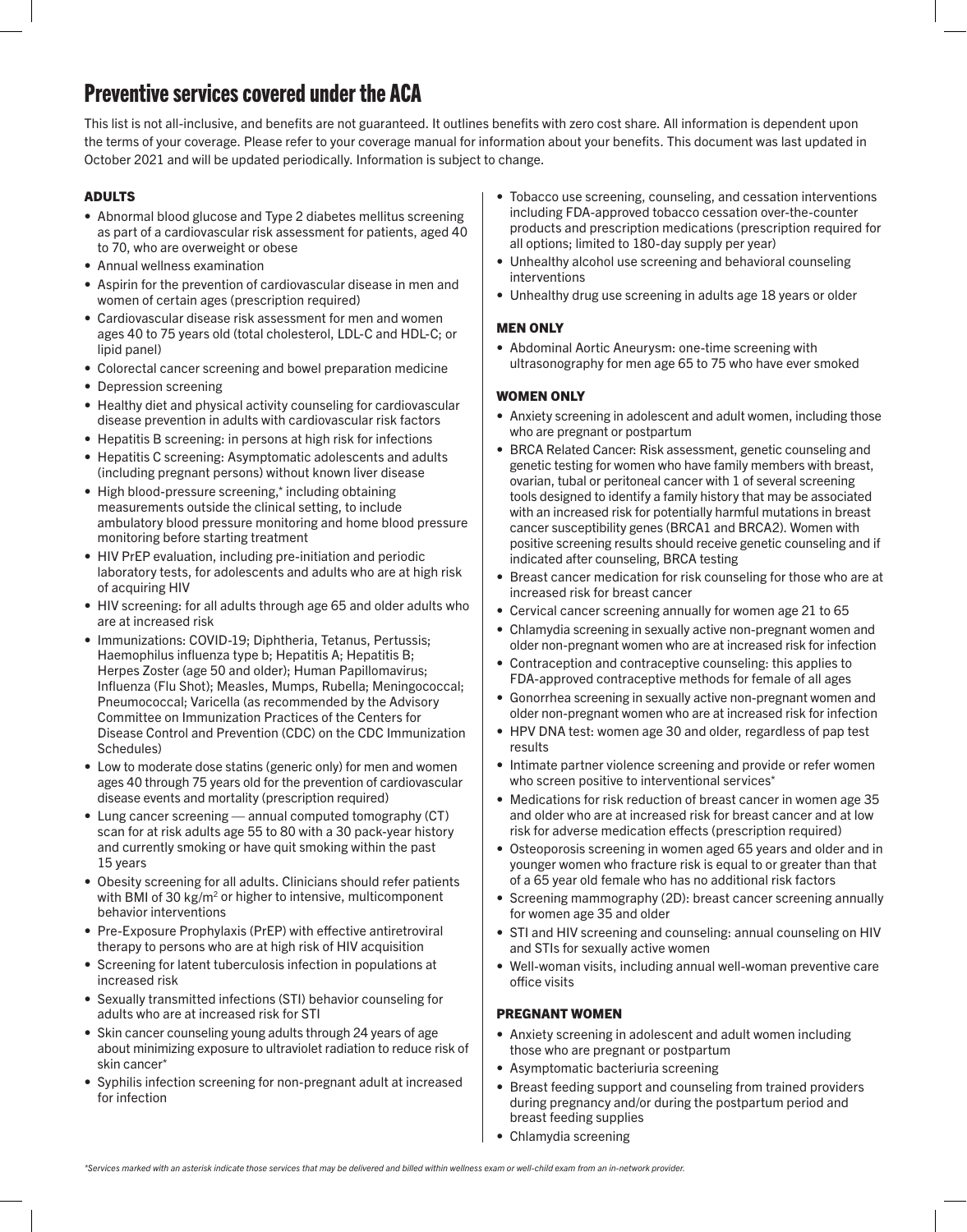- Daily folic acid supplements for women capable of becoming pregnant (prescription required)
- Gestational diabetes screening in asymptomatic pregnant women
- Gonorrhea screening
- Hepatitis B virus infection screening at first prenatal visit
- Hepatitis C screening: Asymptomatic adolescents and adults (including pregnant persons) without known liver disease
- HIV screening
- Iron deficiency anemia screening
- Provide or refer persons at increased risk of perinatal depression to counseling interventions
- Rh (D) blood typing and antibody testing for incompatibility screening
- Syphilis infection screening
- Tobacco use screening and provide behavioral interventions for cessation

#### NEWBORNS/CHILDREN/ADOLESCENTS

- Alcohol and drug use assessment for adolescents[\\*](#page-2-0)
- Annual well-child examination
- Anxiety screening See Women Only
- Autism screening for children through age 2 years
- Behavioral assessments for children
- Blood pressure screening[\\*](#page-2-0)
- Cervical dysplasia screening for sexually active females
- Depression: Major depressive disorder screening for adolescents age 12–18 years
- Developmental screening for children under age 3, and surveillance[\\*](#page-2-0) throughout childhood
- Dyslipidemia screening for those at higher risk of lipid disorders age 9 through 20 years
- Gonorrhea, prophylactic medication for newborns
- Fluoride varnish application in the primary care setting to the primary teeth of all children from birth through age 5 years
- Hearing screening for newborns and children, birth through age 20
- Height, weight and body mass index measurements[\\*](#page-2-0)
- Hematocrit or hemoglobin screening through age 1 year
- Hemoglobinopathies screening: sickle cell screening for newborns, birth through 28 days
- Hepatitis B screening for adolescents at high risk, age 11 through 17 years
- Hepatitis C screening: Asymptomatic adolescents and adults (including pregnant persons) without known liver disease
- HIV screening for adolescents age 15 and older, and younger adolescents who are at increased risk
- Hypothyroidism screening for newborns, birth through 28 days
- Immunizations: COVID-19; Diphtheria, Tetanus, Pertussis; Haemophilus influenza type b; Hepatitis A; Hepatitis B; Human Papillomavirus; Inactive Poliovirus; Influenza (Flu Shot); Measles, Mumps, Rubella; Meningococcal; Pneumococcal; Rotavirus; Varicella (as recommended by the Advisory Committee on Immunization Practices of the Centers for Disease Control and Prevention (CDC) on the CDC Immunization Schedules)
- Lead screening for children at risk to exposure, birth through 6 years
- Medical history for all children throughout development[\\*](#page-2-0)
- Newborn bilirubin screening, birth through 28 days
- Obesity screening in children and adolescents age 6 through 17 years
- <span id="page-2-0"></span>• Oral health risk assessment[\\*](#page-2-0)
- Phenylketonuria (PKU) screening for newborns, birth through 28 days
- Prescription of oral fluoride supplementation by the primary care clinician for children from birth through age 5 years whose water supply is deficient in fluoride
- Prevention and cessation of tobacco use (includes e-cigarettes) in children and adolescents (primary care interventions) including education and brief counseling.
- Skin cancer counseling children and adolescents aged 10 through age 17 about minimizing exposure to ultraviolet radiation to reduce risk for skin cancer[\\*](#page-2-0)
- STI behavioral counseling for all sexually active adolescents who are at increased risk for STIs.
- Syphilis screening in adolescents who are at increased risk for infection
- Tuberculin testing for children at higher risk of Tuberculosis, birth through age 17 years
- Vision screening to detect amblyopia or its risks for children age 1 through 5 years
- Visual acuity screening in children and adolescents, age 3 through 15 years

#### ADDITIONAL INFORMATION:

- Preventive services are routine health care services that prevent illness, disease or other health problems before symptoms occur.
- For those preventive services listed above that indicate "high risk" or "increased risk," the member should consult with their attending physician to determine if applicable.
- For transgender individuals, sex-specific preventive care services are covered when considered medically appropriate by the attending physician.
- Age, gender and visit limitations may apply.
- Wellmark will apply its standard medical management policies and procedures as specifically mentioned and allowed under the ACA.
- Prior authorization policies for selected services will remain in place.
- Members of Wellmark Health Plan of Iowa and Wellmark Value Health Plan are required to receive most preventive services from their designated primary care practitioners.
- Claims for covered immunizations, whether submitted and paid under a Blue Rx plan or health plan, are covered with no member cost share.
- Benefits are contingent upon accurate claims submission by the provider, including diagnosis and procedure codes.
- Self-funded groups may have selected different benefits. Always consult your coverage manual for specific coverage details.
- Employer groups may elect to follow ACA preventive services as their preventive benefits

#### FOR MORE INFORMATION SEE:

*[The United States Preventive Services Task Force](http://www.uspreventiveservicestaskforce.org/Page/Name/uspstf-a-and-b-recommendations-by-date/) is a federal agency that makes its recommendations on the basis of explicit criteria. Recommendations issued by the USPSTF are intended for use in the primary care setting. The Task Force recommendation statements present health care providers with information about the evidence behind each recommendation, allowing clinicians to make informed decisions about implementation. Wellmark consults with the Task Force regularly to determine how preventive services may be covered.*

*[The Health Resources and Services Administration \(HRSA\)](http://www.hrsa.gov/index.html) is an agency of the U.S. Department of Health and Human Services, (HHS) is the primary Federal agency for improving access to health care services for people who are uninsured, isolated or medically vulnerable.*

*[The Centers for Disease Control and Prevention](http://www.cdc.gov/) is one of the major operating components of the Department of Health and Human Services, CDC's Mission is to collaborate to create the expertise, information, and tools that people and communities need to protect their health — through health promotion, prevention of disease, injury and disability, and preparedness for new health threats.*

*[Bright Futures](https://www.aap.org/en-us/Documents/periodicity_schedule.pdf) is a national health promotion and prevention initiative led by the American Academy of Pediatrics. The Bright Future Guidelines provide theory-based and evidence-based driven guidelines for all preventive care screening and well child visits.*